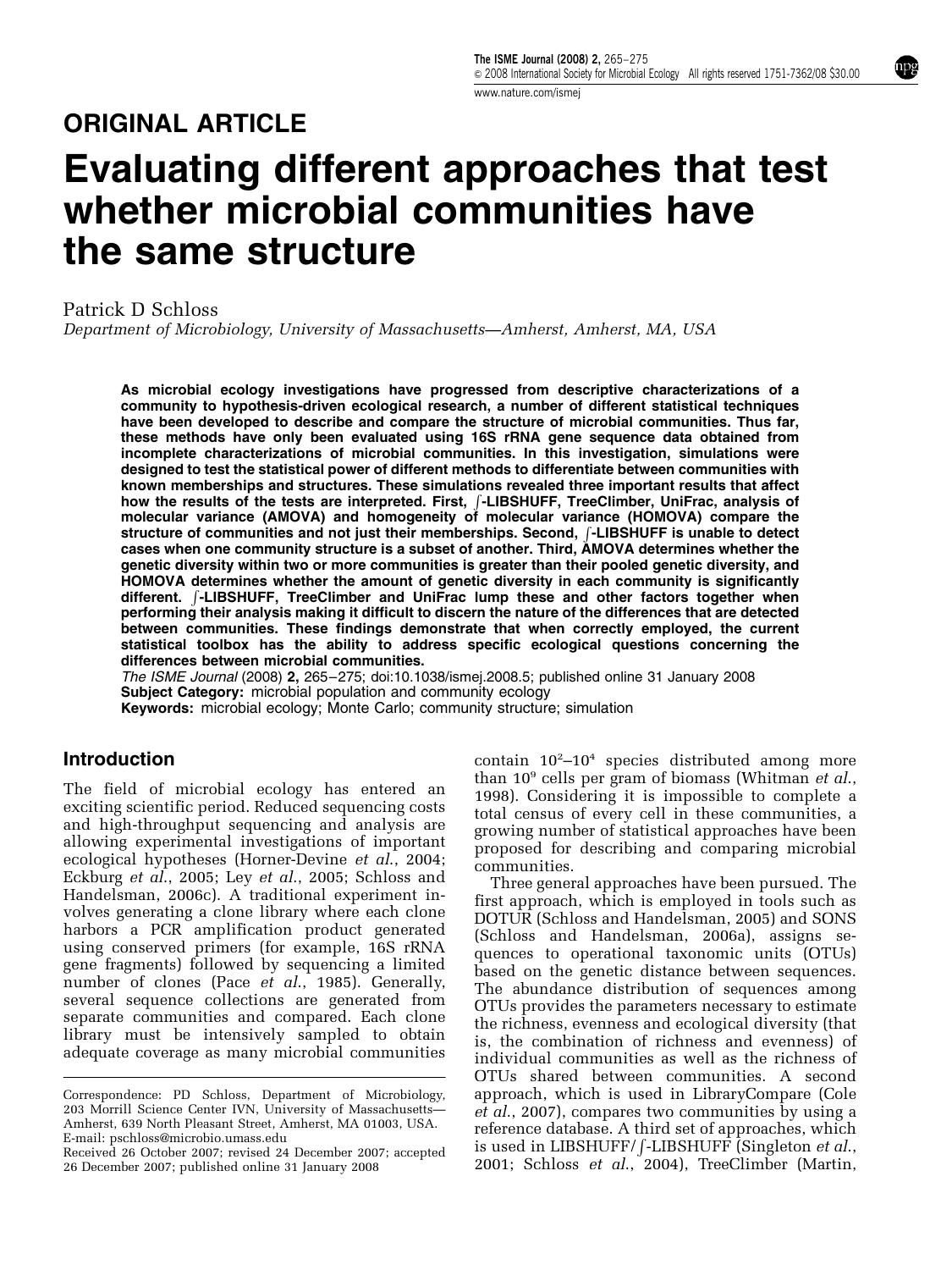[2002; Schloss and Handelsman, 2006b](#page-10-0)), UniFrac ([Lozupone and Knight, 2005; Lozupone](#page-10-0) et al., 2006, [2007\)](#page-10-0) and in the analysis of molecular variance (AMOVA, [Martin, 2002](#page-10-0)), use a Monte Carlo testing procedure to evaluate differences between each community. Each of these approaches has been utilized in a complimentary manner to reveal novel insights into the microbial ecology of diverse habitats.

All of these methods are phylogenetic in that they measure differences between communities based on the differences between sequences. The OTU-based approach is popular because it is possible to obtain a quantitative description of a community and its similarity to other communities; it is limited because a large number of sequences are necessary to minimize the underestimation of richness due to inadequate sampling ([Schloss and Handelsman,](#page-10-0) [2006c\)](#page-10-0). The database-based approach is limited because it is based on making comparisons to an incomplete representation of biodiversity within public databases. The Monte Carlo testing procedure-based methods are advantageous because they do not require a large number of sequences to detect significant differences; however, the precise nature of the hypotheses tested by these procedures is not clear. For instance, the generic hypothesis of these methods is that they test whether two or more communities are the same. But this is a relatively generic and uninteresting hypothesis. Is community B a subset of community A? Is the membership or the structure (that is, the relative abundance of members of a community) of communities A and B different? Unfortunately, these tools have not been thoroughly evaluated to determine the nature of the statistical hypotheses they are testing.

Here, I perform a systematic evaluation and comparison of the different Monte Carlo testing procedures using simulated communities with defined structures. The goal of these simulations was to understand how the tests differ and to propose a scheme for comparing communities and interpreting their results. As the field of experimental microbial ecology continues to mature it is essential that the field thoroughly understand these methods to design more robust experiments and make sound ecological inferences from the results of their studies.

# Methods

# Simulations

Although the current suite of statistical methods has been extensively applied to published 16S rRNA sequence collections, they have not been applied to sequence collections that were sampled from communities where the membership, structure and overlap of communities was known. This has limited the ability to account for the conflicting results one obtains from analyzing the same data set

with different techniques. To test and evaluate the performance of tools used to compare microbial communities, I instead simulated the analysis of simple microbial communities with specified characteristics. A typical experiment using 16S rRNA sequence collections involves collecting several hundred sequences from multiple communities. When one uses one of the Monte Carlo-based statistical approaches to test for the presence of significant differences between the communities, a distance matrix is generally constructed to represent the genetic diversity (that is, the average genetic distance between all pairs of sequences) contained within and between communities. Ordination methods are often used to graphically represent these distance relationships in a two-dimensional space ([Legendre and Legendre, 1998](#page-10-0)). On the basis of the clustering of points, in which each represent a sequence, one can qualitatively describe the clustering of the sequences according to various treatments.

To simulate these types of experiments, I sampled clusters of sequences from a two-dimensional space by drawing points from circles or ellipses with known shapes and densities. Biologically, the diameter or length represented the maximum genetic diversity between any pair of sequences within a community. The area of the circle was proportional to the richness and described the membership of the community. The density distribution of points within the circle was proportional to the evenness. The centroid of each circle (that is, its center of mass) represented the point that corresponds to a sequence with average genetic diversity. By varying the distance between the centroid of each circle and their radius, it was possible to vary the amount of genetic diversity within each community and the fraction of membership that was shared between the communities. Although the ecological meaning is unclear, it was also possible to simulate ellipses that had the same richness, evenness, length, width, density and centroid, but were pivoted with respect to each other so that they did not share their entire membership.

The specific conditions used to generate each community are described with the results of the simulations. Each simulation consisted of 1000 independent replications. Except where noted, each replication consisted of drawing 200 points from each community and calculating the pairwise Euclidean distance among all points within a single community as well as between all of the points within a separately defined community. Each community was defined so that the maximum distance between any two points within that community was 0.300 units. These conditions allowed us to simulate the sampling intensity and biodiversity commonly found within a generic 16S rRNA gene sequence collection.

For each simulation, the 1000 distance matrices were analyzed using all of the available methods.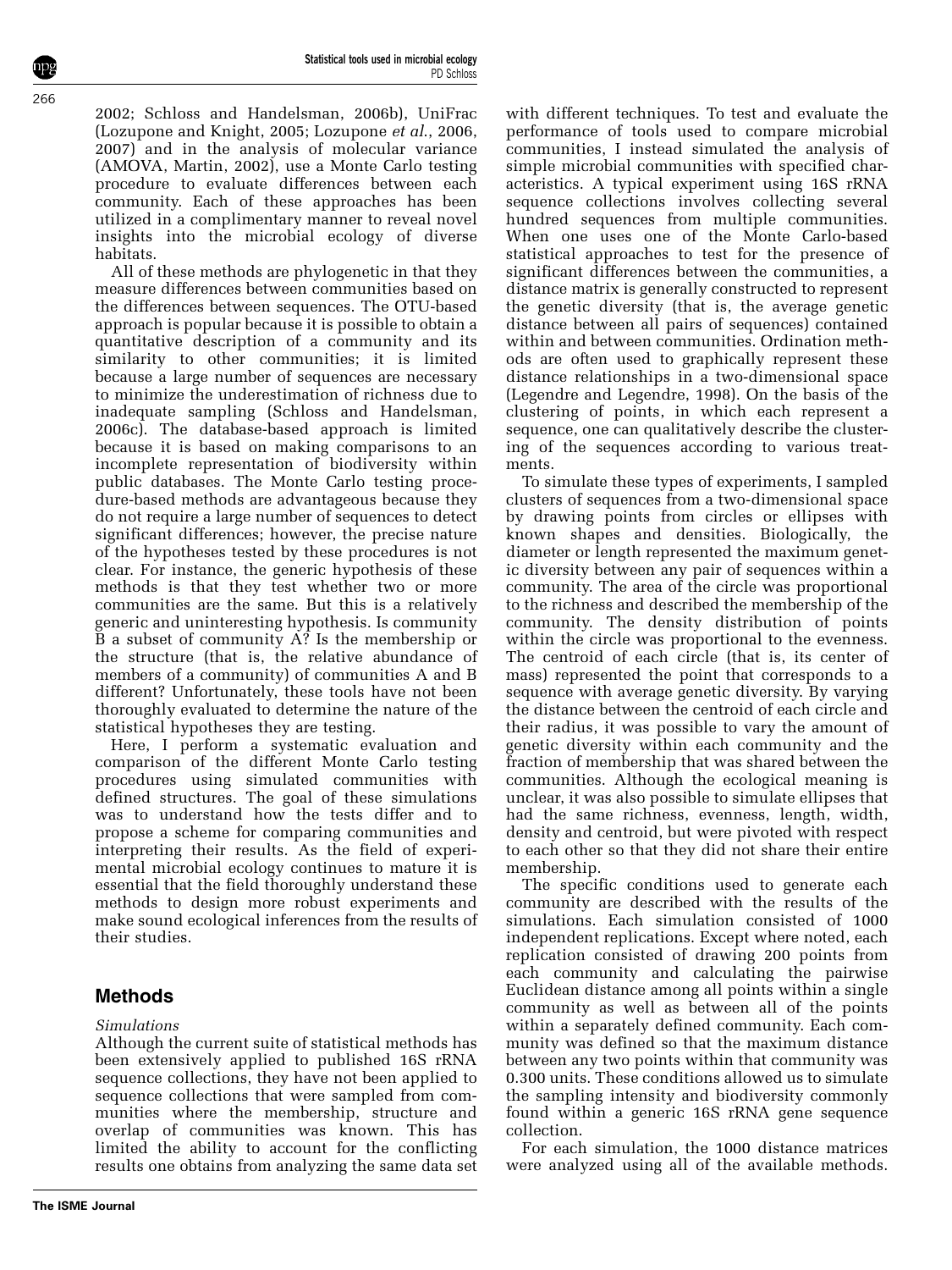I measured the probability of falsely detecting a significant difference (that is,  $\alpha$ ) by the fraction of matrices that yielded a significant P-value when the communities were identical. I measured the statistical power to correctly detect significant differences (that is,  $1-\beta$ ) by the fraction of matrices that yielded a significant P-value when the communities were different. By increasing the number of individuals sampled from each simulated community, I was able to measure the relationship between sampling intensity and statistical power.

# R -LIBSHUFF

<sub>J</sub>-*LIBSHUFF*<br>LIBSHUFF and ∫-LIBSHUFF implement the Cramer-von Mises statistic to test the generic hypothesis that two communities are the same ([Singleton](#page-10-0) et al., [2001;](#page-10-0) Schloss et al[., 2004\)](#page-10-0). The difference in implementations is primarily cosmetic except that LIBSHUFF uses a discrete summation to calculate  $\frac{1}{100}$  and the statistic, whereas  $\int$ -LIBSHUFF (below) uses a continuous integration:

$$
\Delta C_{\text{AB}} = \int\limits_0^\infty {(C_{\text{A}}(D) - C_{\text{AB}}(D))^2 \text{d}D}
$$

where  $C_A$  and  $C_{AB}$  represent the coverage within community A and the coverage of community A onto community B. Both coverage values are dependent on the distance  $(D)$  considered around each point. P-values for the observed  $\Delta C_{AB}$ and  $\Delta C_{BA}$  values were determined by determining the fraction of 10 000 matrix permutations that resulted in  $\Delta C_{AB}$  and  $\Delta C_{BA}$  values that were greater than or equal to the observed values. A modified than of equal to the observed values. A modified<br>version of f-LIBSHUFF was used to facilitate the analysis of a large number of distance matrices [\(http://www.plantpath.wisc.edu/fac/joh/s-libshuff.](http://www.plantpath.wisc.edu/fac/joh/s-libshuff.html) [html\)](http://www.plantpath.wisc.edu/fac/joh/s-libshuff.html).

......<br>∫-LIBSHUFF generates two *P-*values for each comparison so that the total number of P-values is equal to  $2(n-1)$ , where *n* is the number of treatments under consideration. Because multiple P-values are generated, it is necessary to correct the experimentwise false discovery error using the Bonferroni or another type of correction for multiple comparison. As each distance matrix represented a comparison of two libraries, I considered a P-value to be significant if it was below 0.025. In the past, if both P-values were significant, then the communities were said to be different and if only one P-value was significant, then one community represented a subset of the other community. On the basis of this logic, I devised two tests. The first test ('strict') considered the observed differences between two communities to be statistically significant only if both P-values were significant. The second test ('relaxed') considered the observed differences between two communities to be statistically significant different if either P-value was significant.

#### Parsimony test

In the parsimony test, the external branches of usersupplied phylogenetic trees are labeled using identifiers specific to each treatment and then determines the number of changes along the tree that are necessary to account for the clustering of the identifiers using Fitch's parsimony method [\(Fitch,](#page-9-0) [1971;](#page-9-0) [Maddison and Slatkin, 1991](#page-10-0); [Martin, 2002\)](#page-10-0). An unlimited number of treatments can be compared using this approach without having to use a correction for multiple comparisons. The significance of the parsimony score has been determined using two approaches. In the original approach, which is implemented in TreeClimber [\(http://](http://www.plantpath.wisc.edu/fac/joh/treeclimber.html) [www.plantpath.wisc.edu/fac/joh/treeclimber.html](http://www.plantpath.wisc.edu/fac/joh/treeclimber.html)), trees with random topologies are generated and scored ([Maddison and Slatkin, 1991; Martin, 2002;](#page-10-0) [Schloss and Handelsman, 2006b](#page-10-0)). An alternative approach uses the topology of the user-supplied tree, but randomizes the labels ([Lozupone and](#page-10-0) [Knight, 2005](#page-10-0)). In either case, the parsimony score is calculated for 1000 trees and the fraction of trees with a parsimony score equal to or less than the observed tree score is used as the P-value. Any P-values less than 0.05 were considered significant. For this study, dendrograms were generated from each distance matrix using the neighbor-joining tree algorithm implemented in the neighbor program from the PHYLIP package [\(http://evolution.genetics.](http://evolution.genetics.washington.edu/phylip.html) [washington.edu/phylip.html](http://evolution.genetics.washington.edu/phylip.html)).

#### UniFrac

Two methods have been implemented in UniFrac to measure the fraction of the branch length in a phylogenetic tree that is unique to any community [\(Lozupone and Knight, 2005; Lozupone](#page-10-0) et al., 2006, [2007\)](#page-10-0). The method has been designed to test the hypothesis that lineages from two or more communities are undergoing equal rates of evolution. The unweighted approach calculates the ratio of branch length unique to any community to the total branch length in the tree  $(U)$ . The weighted approach divides the total branch length of a tree among the different communities using the formula:

$$
W = \frac{\sum_{i=1}^{N} l_i \left| \frac{A_i}{A_T} - \frac{B_i}{B_T} \right|}{\sum_{j=1}^{S} L_j}
$$

where  $N$  is the number of nodes in the tree,  $S$  is the number of sequences represented by the tree,  $l_i$  is the branch length between node *i* and its 'parent,'  $L_i$  is the total branch length from the root to the tip of the tree for sequence *i*,  $A_i$  and  $B_i$  are the number of sequences from communities A and B that descend from the node, and  $A_T$  and  $B_T$  are the total number of sequences from communities A and B. Random distributions are obtained using the topology of the user-supplied tree and randomizing the labels 1000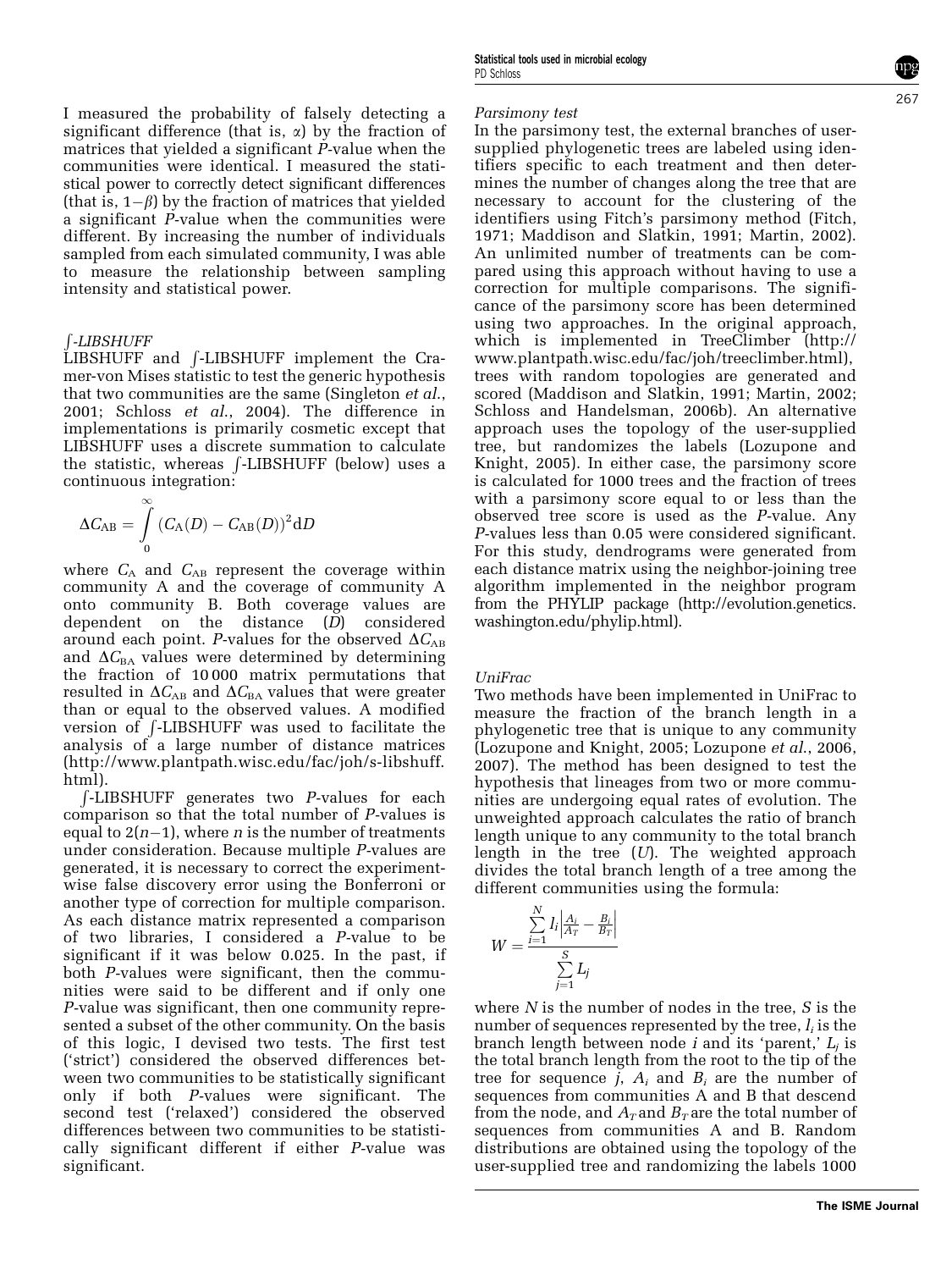Statistical tools used in microbial ecology PD Schloss

times followed by calculating U and W. Each P-value represents the number of randomizations that generate a U- or W-value equal to or greater than the observed values. I validated my implementation of both methods by manually calculating  $U$  and  $W$ from selected trees as well as using the online version of UniFrac [\(http://bmf2.colorado.edu/unifrac/](http://bmf2.colorado.edu/unifrac/index.psp) [index.psp](http://bmf2.colorado.edu/unifrac/index.psp)). Those P-values less than 0.05 were considered significant.

#### Analysis of molecular variance

Analysis of molecular variance is a nonparametric analog of traditional analysis of variance. This method is widely used in population genetics to test the hypothesis that genetic diversity within two populations is not significantly different from that which would result from pooling the two populations [\(Excoffier](#page-9-0) et al., 1992; [Anderson, 2001](#page-9-0); [Martin,](#page-10-0) [2002\)](#page-10-0). The AMOVA statistic was calculated by

$$
SS_{\rm W} = \frac{1}{n} \sum_{i=1}^{N-1} \sum_{j=i+1}^{N} d_{ij}^{2} \varepsilon_{ij}
$$

where  $n$  is the number of sequences per treatment,  $N$ is the number of sequences,  $d_{ii}$  is the distance between sequences *i* and *j*, and  $\varepsilon_{ii}$  is 1 when *i* and *j* are from the same treatment and 0 when they are from different treatments. A P-value is calculated by measuring the fraction of 1000 randomizations of the rows and columns in a distance matrix where the observed  $SS_W$  is less than or equal to the randomized  $SS_W$  values. Those P-values less than 0.05 were considered significant.

#### Homogeneity of molecular variance

Homogeneity of molecular variance (HOMOVA) is a nonparametric analog of Bartlett's test for homogeneity of variance, which has been used in population genetics to test the hypothesis that the genetic diversity within two or more populations is homogeneous ([Stewart and Excoffier, 1996\)](#page-10-0); this test has not been used in the microbial ecology literature. The HOMOVA statistic is calculated by

$$
B = \frac{(N - P) \ln \left( \frac{SS_W}{N - P} \right) - \sum_{i=1}^{P} \left( N_i - 1 \right) \ln \left( \frac{SS_{Wi}}{N_i - 1} \right)}{1 + \frac{1}{3(P - 1)} \left( \sum_{i=1}^{P} \frac{1}{N_i - 1} - \frac{1}{N - P} \right)}
$$

where  $N$  is the total number of sequences in the study,  $P$  is the number of treatments,  $N_i$  is the number of sequences in treatment *i*, and  $SS_{Wi}$  is the amount of  $SS_W$  contributed by treatment *i*. The *P*-value of the observed  $B$  is determined by measuring the fraction of 1000 randomizations of the rows and columns in the distance matrix, where the observed B is greater than or equal to the randomized B-values. Those P-values less than 0.05 were considered significant.

## **Results**

#### Comparing communities with different centroids, but the same genetic diversity

To simulate the sampling of community A, I drew 200 uniformly distributed random points from a circle with a radius of 0.150. This resulted in the maximum distance between any two points being 0.300, which is approximately the distance between sequences from different phyla. To simulate the sampling of community B, I drew 200 uniformly distributed random points from circles that varied in the distance between the centroids of the circles representing the two communities. By changing the distance between centroids from 0.000 to 0.300, it was possible to simulate conditions where the two communities had the same genetic diversity, but where community A shared 0%, 80%, 90%, 95% and 100% of its membership with community B [\(Table 1;](#page-4-0) left to right). As expected, when I considered the case where 100% of the membership was shared between both communities, TreeClimber, UniFrac (both variants), AMOVA and HOMOVA each had a false detection rate that was not significantly different from 0.05 (95% confidence interval between 0.036 and 0.064). When using R -LIBSHUFF, the strict rule yielded a false detection rate of 0.008 and the relaxed rule yielded a false detection rate of 0.047. Therefore, except where noted, the relaxed rule was used in subsequent analysis instead of the strict rule so that it was possible to achieve a false detection rate of 0.05 possible to achieve<br>using f-LIBSHUFF.

As anticipated, changing the distance between the centroids of the two circles representing communities A and B, while maintaining constant radii for the circles, resulted in an increased frequency of significant P-values for TreeClimber, UniFrac, AMOsignmeant *I* -values for Heedminer, Omrac, AMO-<br>VA and *f*-LIBSHUFF [\(Table 1\)](#page-4-0). These fractions represent the statistical power of the test under each condition. When communities with the same genetic diversity, but different memberships were analyzed, the power of the AMOVA test was superior to that of the unweighted UniFrac, which was superior to that of the weighted UniFrac, TreeClimsuperior to that of the weighted Offficial, reedimi-<br>ber and f-LIBSHUFF tests. To obtain a statistical power of 0.80 using AMOVA when the circles had the same radius but were offset so that 95% of community A was shared with community B would require sampling at least 750 points from each community.

#### Comparing communities that have the same centroid, but are a subset of each other

By setting the centroids of communities A and B at the same point, but reducing the radius of the circle representing community B, I was able to test the sensitivity of the different methods to the heterogeneity of genetic diversity ([Table 1](#page-4-0); top to bottom). This may be analogous to comparing a community before and after a perturbation, and the finding that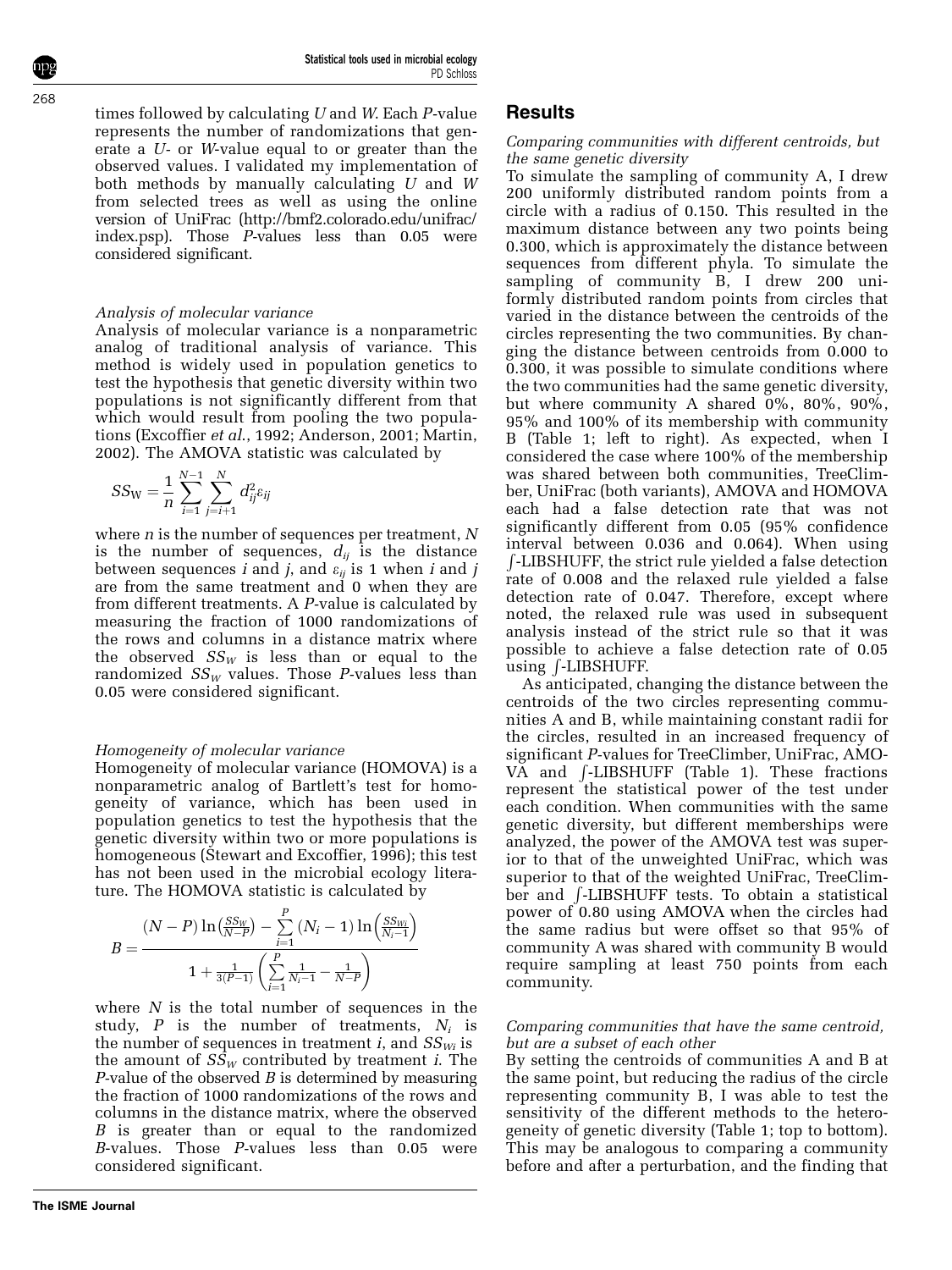|                          | Offset of community B compared with community A |                         |                          |                          |                          |  |
|--------------------------|-------------------------------------------------|-------------------------|--------------------------|--------------------------|--------------------------|--|
| Radius of<br>community B | 0.000                                           | 0.012                   | 0.047                    | 0.096                    | 0.300                    |  |
| 0.150                    | Overlap: 100%                                   | Overlap: 95%            | Overlap: 90%             | Overlap: 80%             | Overlap: 0%              |  |
|                          | TreeClimber: 0.053                              | TreeClimber: 0.086      | TreeClimber: 0.969       | TreeClimber: 1.000       | TreeClimber: 1.000       |  |
|                          | UniFrac: 0.051                                  | UniFrac: 0.216          | UniFrac: 1.000           | UniFrac: 1.000           | UniFrac: 1.000           |  |
|                          | WUniFrac: 0.050                                 | WUniFrac: 0.163         | WUniFrac: 0.998          | WUniFrac: 1.000          | WUniFrac: 1.000          |  |
|                          | I-LIBSHUFF: 0.053                               | <b>LLIBSHUFF: 0.057</b> | <b>I-LIBSHUFF: 0.999</b> | <b>I-LIBSHUFF: 1.000</b> | <b>I-LIBSHUFF: 1.000</b> |  |
|                          | AMOVA: 0.051                                    | AMOVA: 0.293            | AMOVA: 1.000             | AMOVA: 1.000             | AMOVA: 1.000             |  |
|                          | <b>HOMOVA: 0.056</b>                            | <b>HOMOVA: 0.051</b>    | <b>HOMOVA: 0.046</b>     | <b>HOMOVA: 0.015</b>     | <b>HOMOVA: 0.017</b>     |  |
| 0.146                    | Overlap: 95%                                    | Overlap: 92%            | Overlap: 78%             | Overlap: 58%             | Overlap: 0%              |  |
|                          | TreeClimber: 0.053                              | TreeClimber: 0.110      | TreeClimber: 0.977       | TreeClimber: 1.000       | TreeClimber: 1.000       |  |
|                          | UniFrac: 0.067                                  | UniFrac: 0.272          | <b>UniFrac: 1.000</b>    | UniFrac: 1.000           | UniFrac: 1.000           |  |
|                          | WUniFrac: 0.056                                 | WUniFrac: 0.152         | WUniFrac: 1.000          | WUniFrac: 1.000          | WUniFrac: 1.000          |  |
|                          | -LIBSHUFF: 0.050                                | -LIBSHUFF: 0.088        | <b>I-LIBSHUFF: 1.000</b> | <b>I-LIBSHUFF: 1.000</b> | <b>I-LIBSHUFF: 1.000</b> |  |
|                          | AMOVA: 0.048                                    | AMOVA: 0.273            | AMOVA: 1.000             | AMOVA: 1.000             | AMOVA: 1.000             |  |
|                          | <b>HOMOVA: 0.149</b>                            | <b>HOMOVA: 0.162</b>    | <b>HOMOVA: 0.121</b>     | <b>HOMOVA: 0.071</b>     | <b>HOMOVA: 0.067</b>     |  |
| 0.134                    | Overlap: 90%                                    | Overlap: 90%            | Overlap: 70%             | Overlap: 52%             | Overlap: 0%              |  |
|                          | TreeClimber: 0.395                              | TreeClimber: 0.468      | TreeClimber: 0.994       | TreeClimber: 1.000       | TreeClimber: 1.000       |  |
|                          | UniFrac: 0.790                                  | <b>UniFrac: 0.895</b>   | <b>UniFrac: 1.000</b>    | <b>UniFrac: 1.000</b>    | <b>UniFrac: 1.000</b>    |  |
|                          | WUniFrac: 0.128                                 | WUniFrac: 0.283         | WUniFrac: 0.999          | WUniFrac: 1.000          | WUniFrac: 1.000          |  |
|                          | -LIBSHUFF: 0.328                                | -LIBSHUFF: 0.527        | <b>I-LIBSHUFF: 1.000</b> | ∫-LIBSHUFF: 1.000        | <b>I-LIBSHUFF: 1.000</b> |  |
|                          | AMOVA: 0.041                                    | AMOVA: 0.321            | AMOVA: 1.000             | AMOVA: 1.000             | AMOVA: 1.000             |  |
|                          | <b>HOMOVA: 0.964</b>                            | <b>HOMOVA: 0.968</b>    | <b>HOMOVA: 0.951</b>     | <b>HOMOVA: 0.899</b>     | <b>HOMOVA: 0.941</b>     |  |
| 0.116                    | Overlap: 80%                                    | Overlap: 80%            | Overlap: 57%             | Overlap: 42%             | Overlap: 0%              |  |
|                          | TreeClimber: 0.999                              | TreeClimber: 0.998      | TreeClimber: 1.000       | TreeClimber: 1.000       | TreeClimber: 1.000       |  |
|                          | UniFrac: 1.000                                  | <b>UniFrac: 1.000</b>   | UniFrac: 1.000           | <b>UniFrac: 1.000</b>    | <b>UniFrac: 1.000</b>    |  |
|                          | WUniFrac: 0.810                                 | WUniFrac: 0.856         | WUniFrac: 1.000          | WUniFrac: 1.000          | WUniFrac: 1.000          |  |
|                          | -LIBSHUFF: 1.000                                | -LIBSHUFF: 1.000        | ∫-LIBSHUFF: 1.000        | ∫-LIBSHUFF: 1.000        | -LIBSHUFF: 1.000         |  |
|                          | AMOVA: 0.044                                    | AMOVA: 0.361            | AMOVA: 1.000             | AMOVA: 1.000             | AMOVA: 1.000             |  |
|                          | <b>HOMOVA: 1.000</b>                            | <b>HOMOVA: 1.000</b>    | <b>HOMOVA: 1.000</b>     | <b>HOMOVA: 1.000</b>     | <b>HOMOVA: 1.000</b>     |  |

<span id="page-4-0"></span>Table 1 Performance of statistical tests in detecting differences between simulated communities with known properties

Abbreviations: AMOVA, analysis of molecular variance; HOMOVA, homogeneity of molecular variance.

The gray box represents communities that are not different from each other. The decimal values represent the fraction of 1000 simulations that had a significant P-value.

the perturbation selected for a subset of the community. For these simulations, I varied the radius of the circle representing community B between 0.116 and 0.150, so that community A shared 80%, 90%, 95% and 100% of its membership with community B. These simulations indicated that when one community represented a subset of the other, the statistical power of HOMO-VA was superior to unweighted UniFrac, which was superior to weighted UniFrac, TreeClimber and superior to weighted Official, reedifficient and<br>[-LIBSHUFF (Table 1). As expected, when using AMOVA the fraction of significant randomizations within each simulation did not vary significantly from 0.05.

nn 0.03.<br>Interestingly, ∫-LIBSHUFF was unable to detect community B as a subset of community A. On the basis of the typical interpretation of P-values basis of the typical interpretation of *T*-values<br>generated from f-LIBSHUFF, one would expect the comparison between community B and A  $(\Delta C_{\text{BA}})$  not to be significant while the comparison between A and B  $(\Delta C_{AB})$  would be significant. Instead, it was equally likely that either P-value would be

significant and the other not significant. For example, in the case where community B contained 90% of the membership found in community A,  $\Delta C_{AB}$ was significant and  $\Delta C_{BA}$  was not significant in 121 randomizations, and  $\Delta C_{\text{BA}}$  was significant and  $\Delta C_{\text{AB}}$ was not in 113 randomizations out of 1000. Both  $\Delta C_{AB}$  and  $\Delta C_{BA}$  were significant in 94 of the randomizations. These data demonstrate that randomizations. These data demonstrate that<br>f-LIBSHUFF can only detect differences in the structures of communities, not whether one community structure is a subset of another.

In this set of simulations, the statistical power of HOMOVA was routinely greater than that of the other tests. To obtain a statistical power of 0.80 using HOMOVA when the circles had the same centroid, but community B shared 95% of its membership with community A, would require sampling at least 2000 points from each community. When I ran simulations that varied both the distance between the centroids of each community and the radius of the circles, the power to detect differences using AMOVA, TreeClimber, UniFrac and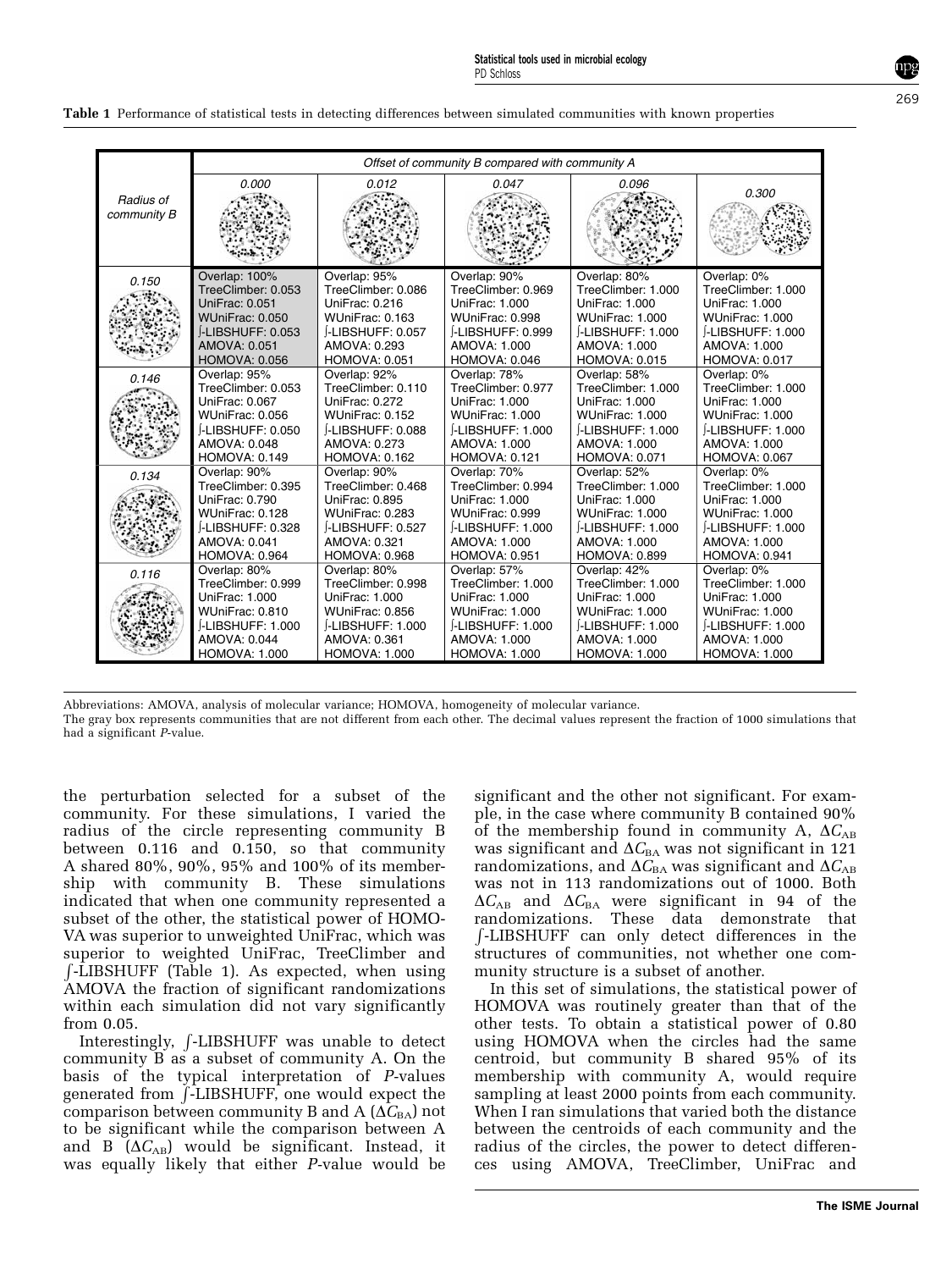<span id="page-5-0"></span>Table 2 Performance of statistical tests in detecting differences between simulated communities with the same genetic diversity, centroid and abundance distribution, but different membership

| Profiles of         | Simulation                                                                                                                                   |
|---------------------|----------------------------------------------------------------------------------------------------------------------------------------------|
| simulated           | results                                                                                                                                      |
| communities         |                                                                                                                                              |
| $Pivot = 0^\circ$   | Overlap: 100%<br>TreeClimber: 0.052<br>UniFrac: 0.042<br>WUniFrac: 0.051<br>I-LIBSHUFF: 0.049<br><b>AMOVA: 0.050</b><br><b>HOMOVA: 0.052</b> |
| Pivot= $6^{\circ}$  | Overlap: 95%<br>TreeClimber: 0.106<br>UniFrac: 0.209<br>WUniFrac: 0.086<br>I-LIBSHUFF: 0.073<br>AMOVA: 0.046<br><b>HOMOVA: 0.050</b>         |
| Pivot= $12^{\circ}$ | Overlap: 90%<br>TreeClimber: 0.326<br>UniFrac: 0.782<br>WUniFrac: 0.343<br>-LIBSHUFF: 0.252<br>AMOVA: 0.055<br><b>HOMOVA: 0.051</b>          |
| Pivot=26 $^{\circ}$ | Overlap: 80%<br>TreeClimber: 0.987<br>UniFrac: 1.000<br>WUniFrac: 0.979<br>-LIBSHUFF: 1.000<br>AMOVA: 0.054<br><b>HOMOVA: 0.053</b>          |
| $Pivot = 71$        | Overlap: 60%<br>TreeClimber: 1.000<br>UniFrac: 1.000<br>WUniFrac: 1.000<br><b>I-LIBSHUFF: 1.000</b><br>AMOVA: 0.059<br><b>HOMOVA: 0.054</b>  |

Abbreviations: AMOVA, analysis of molecular variance; HOMOVA, homogeneity of molecular variance.

f-LIBSHUFF increased as the level of overlap decreased between the communities. The power of HOMOVA to detect differences between the two communities decreased as the overlap between communities decreased. This is analogous to the negative effect departures from homoscedasticity has on the statistical power of classical analysis of variance ([Sokal and Rohlf, 1995](#page-10-0)).

### Testing for differences when communities have the same genetic diversity, centroid and abundance distribution but different memberships

In these simulations, each community was represented as an ellipse with a length of 0.30, width of 0.15 and the same centroid. I altered the membership of the communities by pivoting the ellipse representing community B while fixing community A (Table 2). As expected, for each set of conditions, AMOVA and HOMOVA were unable to detect differences between the communities. Power analysis of the remaining tests showed that unweighted UniFrac had superior power compared with TreeClimber and weighted UniFrac, which had needimilier and weighted Unit at, which had<br>superior power compared with f-LIBSHUFF when communities had the same genetic diversity, centroid and abundance distribution, but different memberships. The ecological relevance of such a scenario is unclear; however, it does indicate that there are situations that specific statistical tests are presently unable to detect differences in community structure.

## Testing differences in community structure

Because the communities generated for the simulations represented in [Table 1,](#page-4-0) each had a uniform abundance distribution; it is clear that these tests can differentiate between communities with different memberships. Less clear is whether the tests can differentiate between differences in community structure when they have the same membership. This would represent a scenario where an environmental perturbation alters the distribution of a community while not affecting the membership. To test the ability to detect differences in community structure, I constructed two communities, which each had the same membership. The abundance of members within community A was uniformly distributed (for example, [Table 3](#page-6-0),  $r^{0.50}$ ) and the abundance members of community B were either clumped to the periphery or centroid of the circle (for example, [Table 3](#page-6-0),  $r^{0.01}$  or  $r^{2.00}$ ). I found that each test was able to detect differences between the communities. This indicates that the methods are sensitive to differences in the abundance distribution of communities with the same membership. When the abundance distribution of community B was skewed so that the centroid was not the geometric center of the circle, AMOVA was able to detect differences between the communities (data not shown). Also, because the genetic diversity was not the same in each community, HOMOVA was able to detect differences between the communities even though their memberships were identical.

In these simulations, the trend in the power of the various tests was different than those I observed when the communities had a uniform abundance distributions. Similar to the earlier simulations, HOMOVA routinely had the best power to detect

The gray box represents communities that are not different from each other. The decimal values represent the fraction of 1000 simulations that had a significant P-value.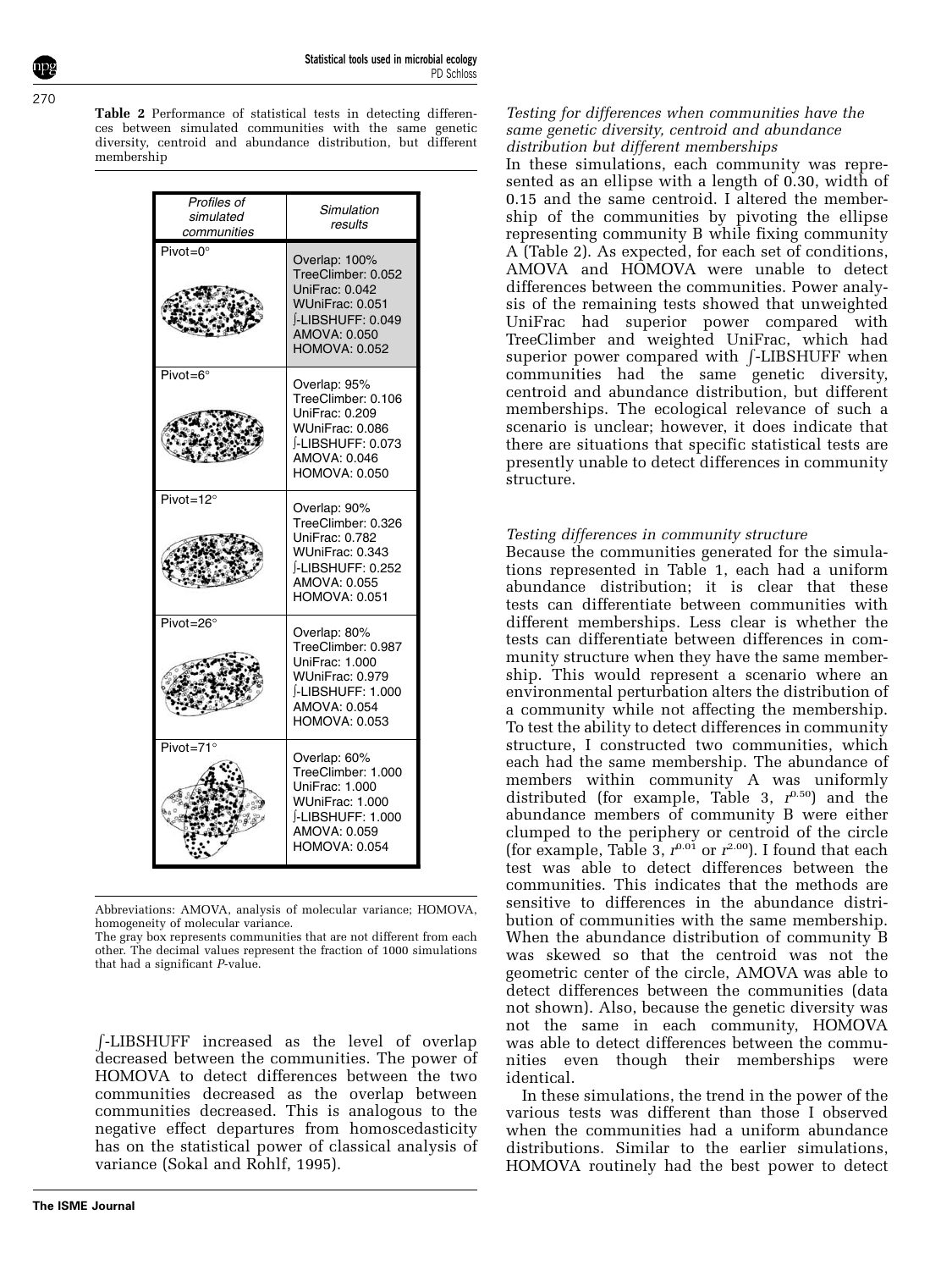<span id="page-6-0"></span>Table 3 Performance of statistical tests in detecting differences between simulated communities with the same membership and genetic diversity, but different structures

| Profiles of<br>simulated<br>communities | Simulation<br>results                                                                                                                     | Profiles of<br>simulated<br>Communities | Simulation<br>results                                                                                               |
|-----------------------------------------|-------------------------------------------------------------------------------------------------------------------------------------------|-----------------------------------------|---------------------------------------------------------------------------------------------------------------------|
| $r^{0.01}$                              | TreeClimber: 1.000<br><b>UniFrac: 1.000</b><br><b>WUniFrac: 1.000</b><br><b>I-LIBSHUFF: 1.000</b><br>AMOVA: 0.038<br><b>HOMOVA: 1.000</b> | .0.75                                   | TreeClimber: 0.313<br>UniFrac: 0.095<br>WUniFrac: 0.141<br>-LIBSHUFF: 0.124<br>AMOVA: 0.054<br><b>HOMOVA: 0.916</b> |
|                                         | TreeClimber: 0.817<br>UniFrac: 0.413<br>WUniFrac: 0.335<br>-LIBSHUFF: 0.761<br>AMOVA: 0.035<br><b>HOMOVA: 1.000</b>                       |                                         | TreeClimber: 0.876<br>UniFrac: 0.271<br>WUniFrac: 0.668<br>-LIBSHUFF: 0.610<br>AMOVA: 0.064<br><b>HOMOVA: 1.000</b> |
| 0.50ء                                   | TreeClimber: 0.053<br>UniFrac: 0.051<br>WUniFrac: 0.050<br>-LIBSHUFF: 0.053<br>AMOVA: 0.051<br><b>HOMOVA: 0.056</b>                       |                                         | TreeClimber: 1.000<br>UniFrac: 0.908<br>WUniFrac: 1.000<br>-LIBSHUFF: 1.000<br>AMOVA: 0.048<br><b>HOMOVA: 1.000</b> |

Abbreviations: AMOVA, analysis of molecular variance; HOMOVA, homogeneity of molecular variance.

The gray box represents communities that are not different from each other. The decimal values represent the fraction of 1000 simulations that had a significant P-value. The distribution of A is proportional to  $t^{0.50}$  and the distribution of B is as indicated.

differences of the methods when the community memberships were the same, but the structures were different. However, in this set of simulations TreeClimber had the next best power followed by needmoot had the next best power followed by<br>weighted UniFrac and *f*-LIBSHUFF, which was superior to unweighted UniFrac. The relative power of weighted UniFrac method over unweighted UniFrac was the opposite of what I observed in the uniformly distributed communities. This may be because the weighted approach puts greater emphasis on closely related individuals from the same community than the unweighted approach.

## Use of test statistics as a measure of similarity between communities

Since its publication in 2005, numerous studies have used the generic UniFrac approach to perform statistical hypothesis tests and to generate dendrograms and ordination plots showing the similarity between multiple communities [\(Lozupone and](#page-10-0) [Knight, 2005, 2007;](#page-10-0) Ley et al[., 2005; Lozupone](#page-10-0) et al[., 2006, 2007;](#page-10-0) Rawls et al[., 2006; Turnbaugh](#page-10-0) et al[., 2006;](#page-10-0) Fierer et al[., 2007;](#page-9-0) Frank et al[., 2007;](#page-9-0) [Lamarche and Hamelin, 2007;](#page-9-0) Liu [et al](#page-10-0)., [2007; Walker and Pace, 2007](#page-10-0); [Wallenstein](#page-10-0) et al., [2007; Yamada](#page-10-0) et al., 2007). Because  $U$  and  $W$  scale between 0 and 1, they appear to be convenient distance measures to describe the dissimilarity in community memberships; however, their use as a distance metric has not been validated using data from communities where the actual membership, structure and overlap were known. Ideally, a distance would have a linear correlation with the fraction of overlap between communities and be insensitive to sampling.

To test the correlation of  $U$  and  $W$  with the actual overlap between two communities, I plotted the observed values of  $U$  and  $W$  from the simulations performed in [Tables 1 and 2](#page-4-0) as a function of the membership overlap between them [\(Figure 1\)](#page-7-0). Although there was considerable variation in the values of  $U$  and  $W$  for a specific level of overlap between the communities, there was a strong correlation between the statistic values and the actual distance between the communities  $(R_U = 0.97$  and  $R_W = 0.90$ ; [Figure 1a\)](#page-7-0). There was also a strong correlation between  $U$  and  $W$ -values  $(R=0.94;$  [Figure 1b\)](#page-7-0). Interestingly, values of U varied between 0.44 and 1.00 and those of W varied between 0.04 and 1.00. As indicated in [Figure 1a](#page-7-0), the variation in the values of  $W$  was greater than those of U.

To test the sensitivity of  $U$  and  $W$  to sampling effort, I simulated the comparison of two communities with the same genetic diversity and abundance distribution, but differed in their membership so that the fraction of overlap between them was 0%, 80% and 100%. For each level of overlap, I calculated U and W when 50, 100, 200, 500 and 1000 individuals were sampled from each community and each set of comparisons was replicated 1000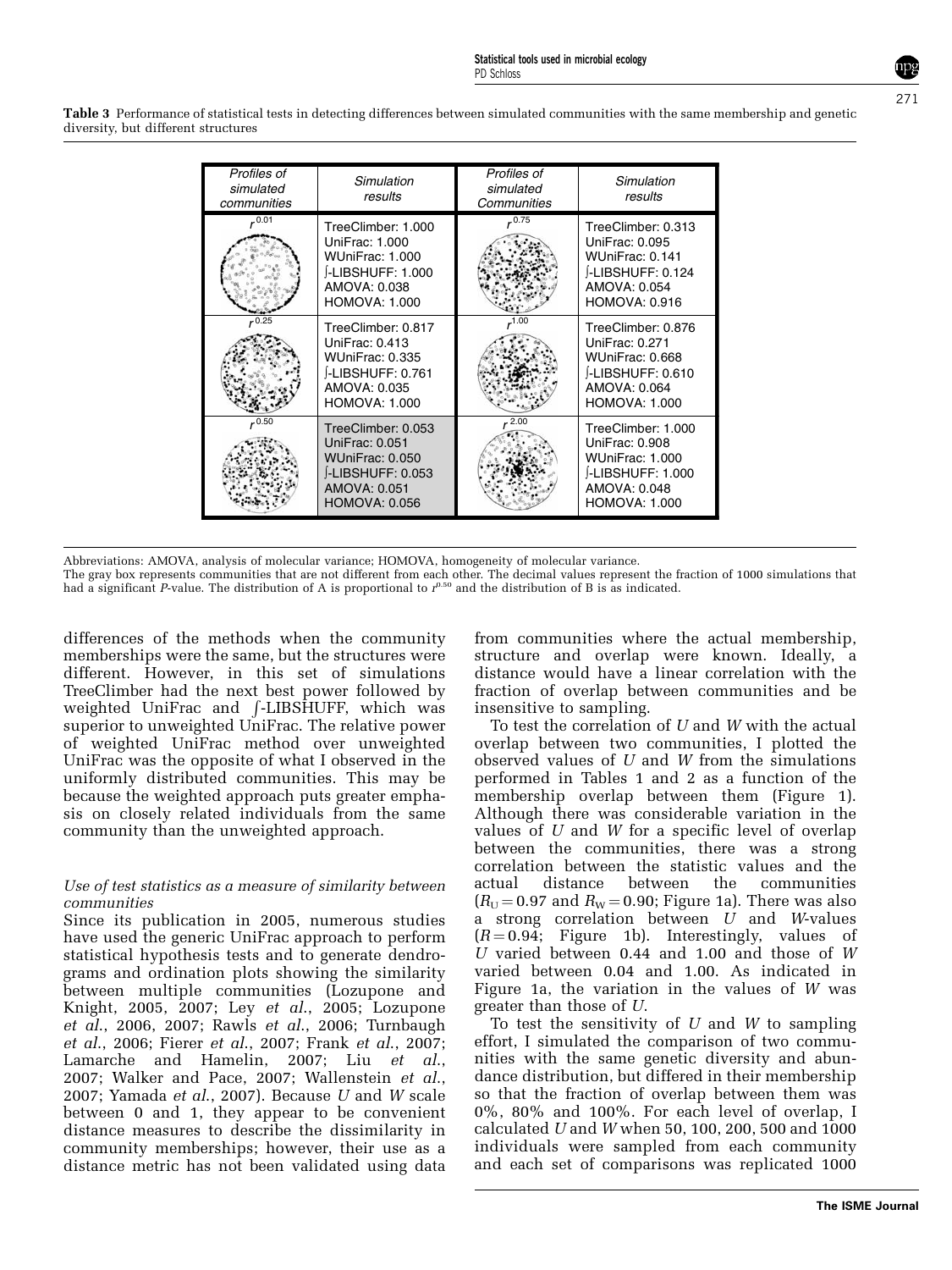<span id="page-7-0"></span>

Figure 1 The effect of distance between two communities on the unweighted and weighted UniFrac values (a) and the correlation between the UniFrac values (b). Each set of circles represents a separate set of simulations described in [Tables 1 and 2.](#page-4-0) Each circle within a set represents 1 of the 1000 randomizations performed for the simulation.

times. Both  $U$  and  $W$  were sensitive to sampling intensity (Figure 2). The mean value of  $U$  did not change considerably with sampling intensity; however, the standard deviation of the observations decreased with sampling effort. In contrast, the mean value of W decreased with sampling intensity for the three levels of overlap that were considered. Most alarming was the observation in simulations where the two communities had no overlap. In these simulations, the mean value of  $W$  decreased from 0.716 to 0.626 as sampling increased from 50 to 1000

272



Figure 2 The effect of sampling intensity on the unweighted  $(U; \mathbf{a})$  and weighted  $(W; \mathbf{b})$  UniFrac values and their variation. Each set of circles represents a separate set of simulations described in [Tables 1 and 2.](#page-4-0) Each circle within a set represents<br>1 of the 1000 randomizations performed for the simulation.

individuals per community. Finally, as mentioned above, the standard deviation of W was considerably larger than those observed for the values of U, but the standard deviations showed little reduction with increased sampling intensity when the communities either had no overlap or  $80\%$  overlap. Since U and W did not exhibit a consistent linear correlation with the fraction of overlap between communities and they were sensitive to sampling, use of U and W as a measure of distance between communities is not recommended.

#### Testing strategy

The simulations in [Tables 1–3](#page-4-0) have shown that for specific community characteristics the power of the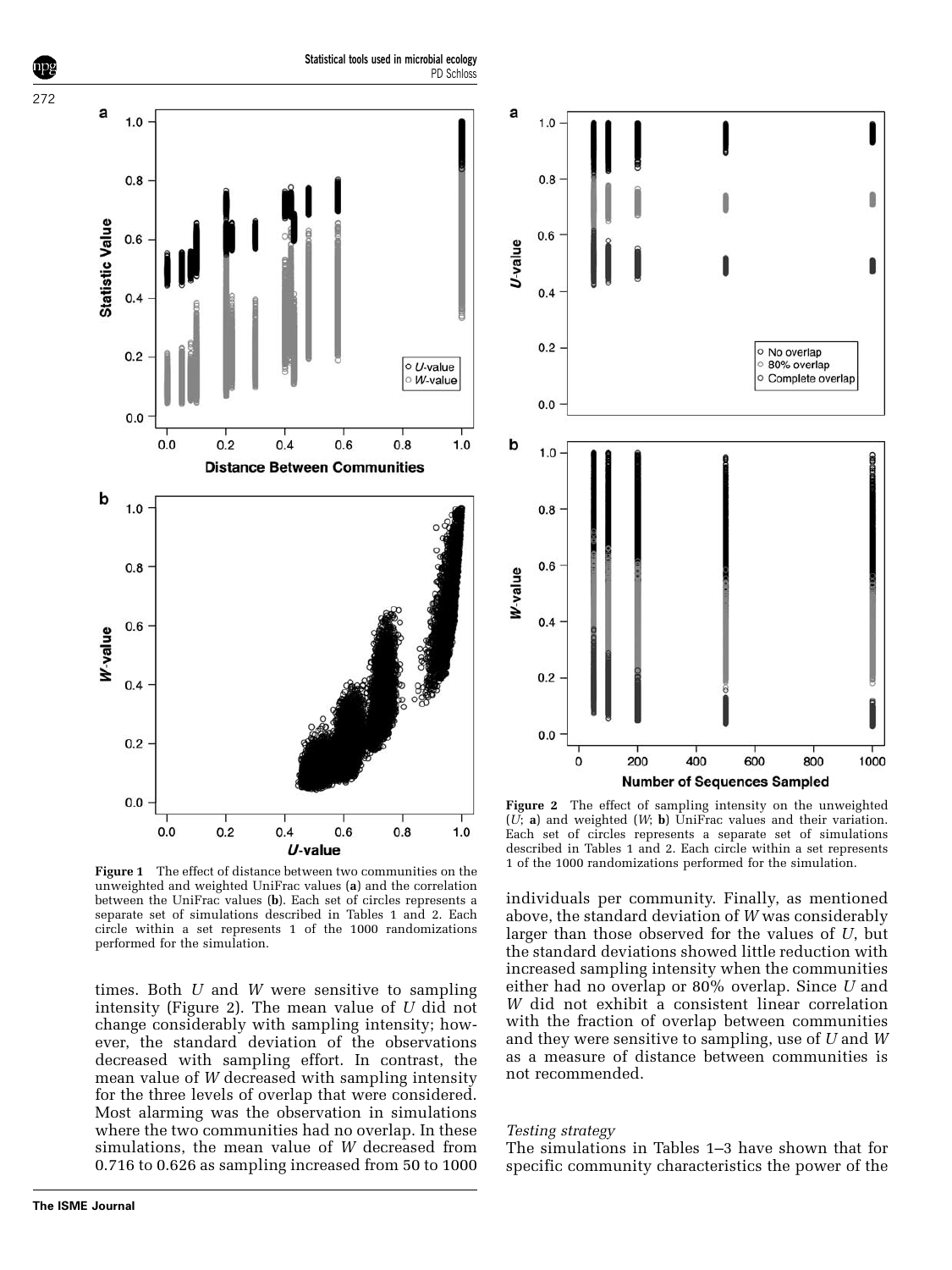tests varies. Since it is not possible to ascertain what test will perform the best, the question becomes, 'which test is most appropriate?' One strategy that has been employed is to use each of the methods and determine if there are any significant differences between the communities; however, there is a risk that this will be more likely to yield significant P-values, although there is not a difference between the communities. Indeed, when I analyzed the two communities in [Table 1](#page-4-0) that had the same membership and structure (gray box) and required that either TreeClimber, UniFrac, weighted required that entier rreedminer, Omrylac, weighted<br>UniFrac, ∫-LIBSHUFF, AMOVA or HOMOVA be significant, 255 of the 1000 randomizations yielded a significant P-value. Ideally, less than 50 would have been detected as there was no real difference between the two communities. One approach would be to correct for the multiple tests by forcing each P-value to be less than 0.0083 (that is, 0.05/6 tests) to be considered significant. Such a requirement could be overly conservative and limit the power to detect real differences. When applied to the shaded case in [Table 1,](#page-4-0) the probability of falsely detecting a significant difference was 0.054. When applied to the case where 95% of the membership of community B is shared with community A and both communities have the same genetic diversity, the fraction of replicates correctly considered significant decreased from 0.519 to 0.182. When applied to the case in which the centroid of the two communities is the same, but the membership of community B is 95% of the membership found in community A, the fraction of replicates correctly considered significant decreased from 0.342 to 0.067. These results indicate that it is necessary to have a more robust method of implementing the various tests.

To begin to develop a strategy for hypothesis testing, I measured the correlation between the results of the six tests for comparisons where there was no true difference between communities (Table 4). As expected, I found that the P-values from the HOMOVA and AMOVA tests did not correlate with one another and neither correlated with the minimum *P*-values from *f*-LIBSHUFF. Interestingly, the P-values from the TreeClimber,

Table 4 Pearson correlation coefficients of P-values generated by different tests for comparison of samples drawn from two communities with the same membership and structure

|                   | Tree<br>Climber | Uni<br>Frac | WUni<br><b>Frac</b> | <b>LIBSHUFF</b> | AMOVA    |
|-------------------|-----------------|-------------|---------------------|-----------------|----------|
| UniFrac           | 0.545           |             |                     |                 |          |
| WUniFrac          | 0.402           | 0.248       |                     |                 |          |
| <b>f-LIBSHUFF</b> | 0.061           | 0.006       | 0.024               |                 |          |
| AMOVA             | 0.144           | 0.039       | 0.489               | 0.052           |          |
| <b>HOMOVA</b>     | 0.109           | 0.030       | 0.094               | $-0.008$        | $-0.007$ |

Abbreviations: AMOVA, analysis of molecular variance; HOMOVA, homogeneity of molecular variance.

UniFrac and weighted UniFrac tests had a marginal correlation with each other. Although these methods all use phylogenetic tree as input, they each emphasize different characteristics of the tree, which perhaps leads to the lack of correlation between test statistics. The P-values from the three tree-based methods showed no correlation with the  $\alpha$  mechods showed no correlation with the minimum P-values from  $\int$ -LIBSHUFF. In the course  $\frac{1}{2}$  of the simulations, I observed that  $\int$ -LIBSHUFF generated low P-values when two samples were both highly similar and different. In contrast, TreeClimber and UniFrac generated low P-values when two communities were different and high  $P$ values when they were the same. In light of this result, I corrected the P-values for TreeClimber, UniFrac and weighted UniFrac by subtracting those P-values larger than 0.5 from 1.0. This was done so that the four statistics could be compared on the same scale. The resulting correlations between the saile scale. The resulting correlations between the<br>minimum f-LIBSHUFF P-value and TreeClimber, UniFrac and weighted UniFrac were 0.238, 0.242 and 0.029, respectively.

Assuming that negligible correlations indicated that the methods were testing independent hypotheses, I devised three classes of hypotheses. First, AMOVA determines whether the genetic diversity within each community is significantly different from the genetic diversity of the pooled communities. Second, HOMOVA detects differences in mues: Second, HOMOVII detects differences in<br>genetic diversity. Finally, *f*-LIBSHUFF, TreeClimber, UniFrac and weighted UniFrac are generic tests that detect these differences as well as differences in the pivot between the communities and possibly other unaccounted for differences between communities (for example, [Table 2](#page-5-0)). Therefore, a more sophisticated testing scheme should involve first conducting parallel tests using AMOVA and HOMO-VA and require significant P-values to be less than 0.05. For the third test, an investigator should select o.o.. For the timulest, an investigator should select<br>one test among f-LIBSHUFF, TreeClimber, UniFrac and weighted UniFrac and identify those P-values less than 0.05 as significant. If AMOVA and HOMOVA are not significant and the third test is significant, then this result would indicate the presence of a pivot between the communities. However, if either AMOVA or HOMOVA is significant and the third test is significant, then it would not be possible to determine whether a significant pivot existed between the communities.

# **Discussion**

The recent improvements in sequencing quality and capacity, interesting experimental designs and a desire to test ecological theory developed for macroorganisms at the microbial level have allowed microbial ecology to develop from an observational to an experimental discipline. To match this development, it is necessary to continue to develop and refine the available statistical tools. In this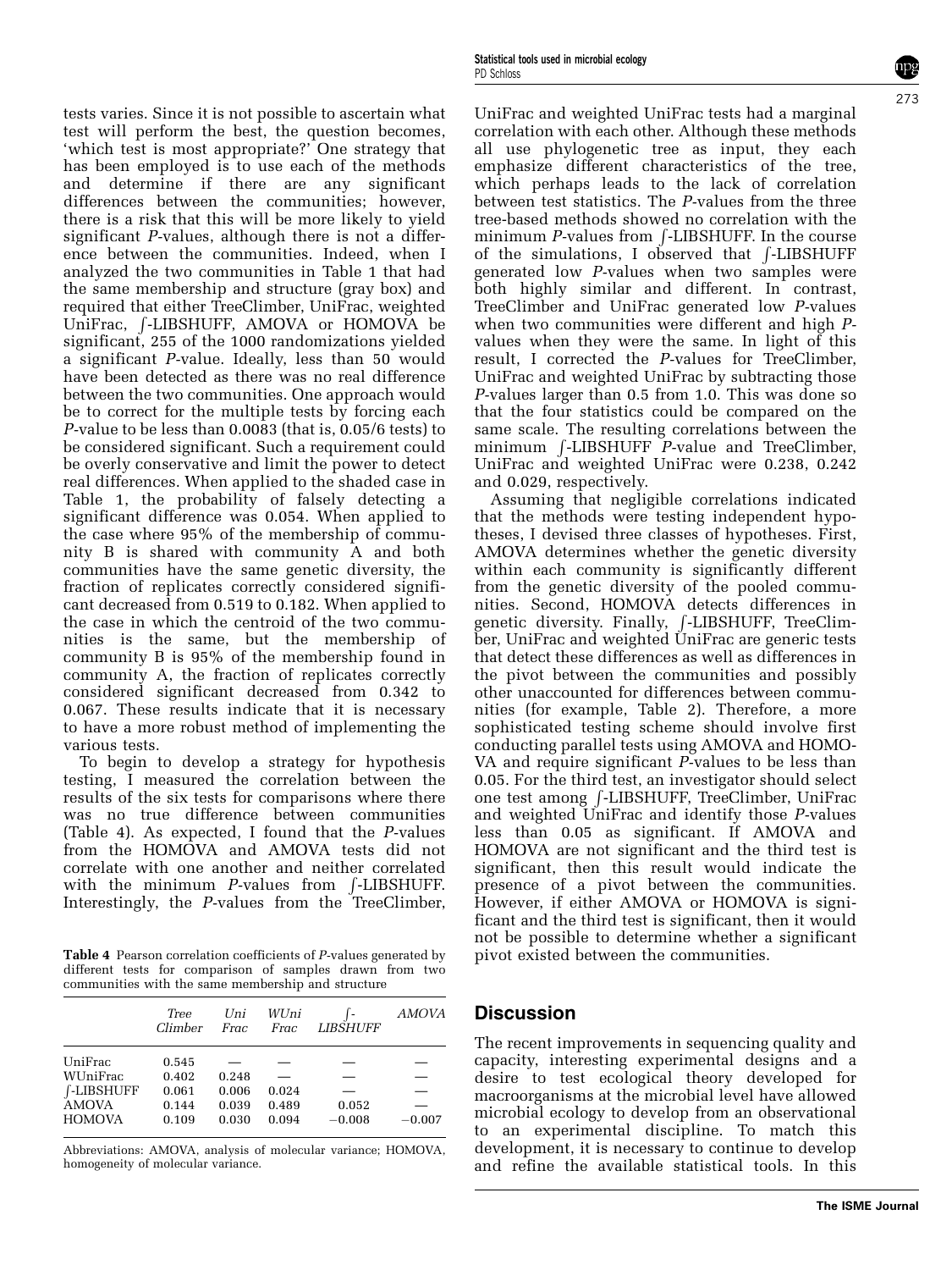analysis, I have reconsidered the existing tools using simulated communities with known properties to validate previously held assumptions about the methods and to provide guidance to the field regarding how best to use the different methods.

A necessary limitation of these simulations was the representation of biodiversity in a two-dimensional space. In reality, 16S rRNA gene sequences would need to be represented by hundreds of dimensions. Regardless, the results obtained in these simplified simulations are generalizable to the more complicated reality. The results of the simulations in [Tables 1–3](#page-4-0) make it clear that AMOVA tests whether two communities have the same centroid. Alternatively stated, AMOVA determines whether the genetic diversity within each community is significantly different from the average genetic diversity of both communities pooled together. HOMOVA tests whether the genetic diversity is the same in multiple communities. The specific hypotheses that the other methods evaluate are less obvious. It has been claimed that UniFrac has the potential to determine whether a community has lineages that are evolving faster than another lineage. This would suggest that UniFrac is a tree-based version of HOMOVA; however, the simulations demonstrate that this is not the case. UniFrac detects any differences in the communities that result in the ability to attribute the total branch length of a tree to one particular community. The weighted UniFrac attempts to perform a similar test with a different weighting scheme. TreeClimber is related to the UniFrac methods and attempts to detect differences in the community that result in the ability to attribute sections of a tree's topology to the ability to attribute sections of a tree's topology to<br>specific communities. Finally, f-LIBSHUFF evaluates the significance of the probability that the closest relative of any sequence is from the same or different community. As indicated by the correlation values, these tests evaluate similar but seemingly different questions.

The advantage of AMOVA and HOMOVA is their ability to address specific questions that have ecological meaning. Shifts in genetic diversity are ecologically meaningful. Less clear is the ecological meaning of a pivot between two or more communities, except that it indicates that the community structures are different. Another advantage of AMO-VA and HOMOVA over the other methods is the ability to incorporate more sophisticated experimental designs including replication, multiple factor analysis and regression. Although the ability to construct a phylogenetic tree improves the flexibility of an analysis, the methods that analyze trees are currently limited by their inability to analyze complicated designs and to isolate tests for specific ecological differences.

A limitation of any significance testing method is that the test provides a probability that the same or more extreme result could be observed by chance. Such a probability does not indicate the similarity of

two or more communities. The simulations conducted in this study have shown that the previous assumptions regarding the ability to detect subsets assumptions regarding the ability to detect subsets<br>using f-LIBSHUFF were incorrect. Furthermore, the simulations also indicated that U- and W-values are not appropriate distance metrics for constructing dendrograms or ordination plots. Such questions are answered best by using statistical models that predict community parameters as well as the overlap in membership or structure between two communities using OTU-based approaches. Finally, hypothesis-testing methods can only detect statistically significant differences; they do not necessarily predict an ecologically significant difference. As the search continues to identify and quantify interactions between microbes and their environment, parallel use of statistical and biological tools will be essential.

# Acknowledgements

I acknowledge the financial support from the College of Natural Resources at the University of Massachusetts— Amherst.

# References

- Anderson MJ. (2001). A new method for non-parametric multivariate analysis of variance. Austral Ecol 26: 32–46.
- Cole JR, Chai B, Farris RJ, Wang Q, Kulam-Syed-Mohideen AS, McGarrell DM et al. (2007). The ribosomal database project (RDP-II): introducing myRDP space and quality controlled public data. Nucleic Acids Res 35: D169–D172.
- Eckburg PB, Bik EM, Bernstein CN, Purdom E, Dethlefsen L, Sargent M et al. (2005). Diversity of the human intestinal microbial flora. Science 308: 1635–1638.
- Excoffier L, Smouse PE, Quattro JM. (1992). Analysis of molecular variance inferred from metric distances among DNA haplotypes: application to human mitochondrial DNA restriction data. Genetics 131: 479–491.
- Fierer N, Breitbart M, Nulton J, Salamon P, Lozupone C, Jones R et al. (2007). Metagenomic and small-subunit rRNA analyses reveal the genetic diversity of bacteria, archaea, fungi, and viruses in soil. Appl Environ Microbiol 73: 7059–7066.
- Fitch WM. (1971). Toward defining the course of evolution: Minimum change for a specific tree topology. Syst Zool 20: 406–416.
- Frank DN, St Amand AL, Feldman RA, Boedeker EC, Harpaz N, Pace NR. (2007). Molecular-phylogenetic characterization of microbial community imbalances in human inflammatory bowel diseases. Proc Natl Acad Sci USA 104: 13780–13785.
- Horner-Devine MC, Lage M, Hughes JB, Bohannan BJ. (2004). A taxa–area relationship for bacteria. Nature 432: 750–753.
- Lamarche J, Hamelin RC. (2007). No evidence of an impact on the rhizosphere diazotroph community by the expression of Bacillus thuringiensis Cry1Ab toxin by

<span id="page-9-0"></span> $27<sub>A</sub>$